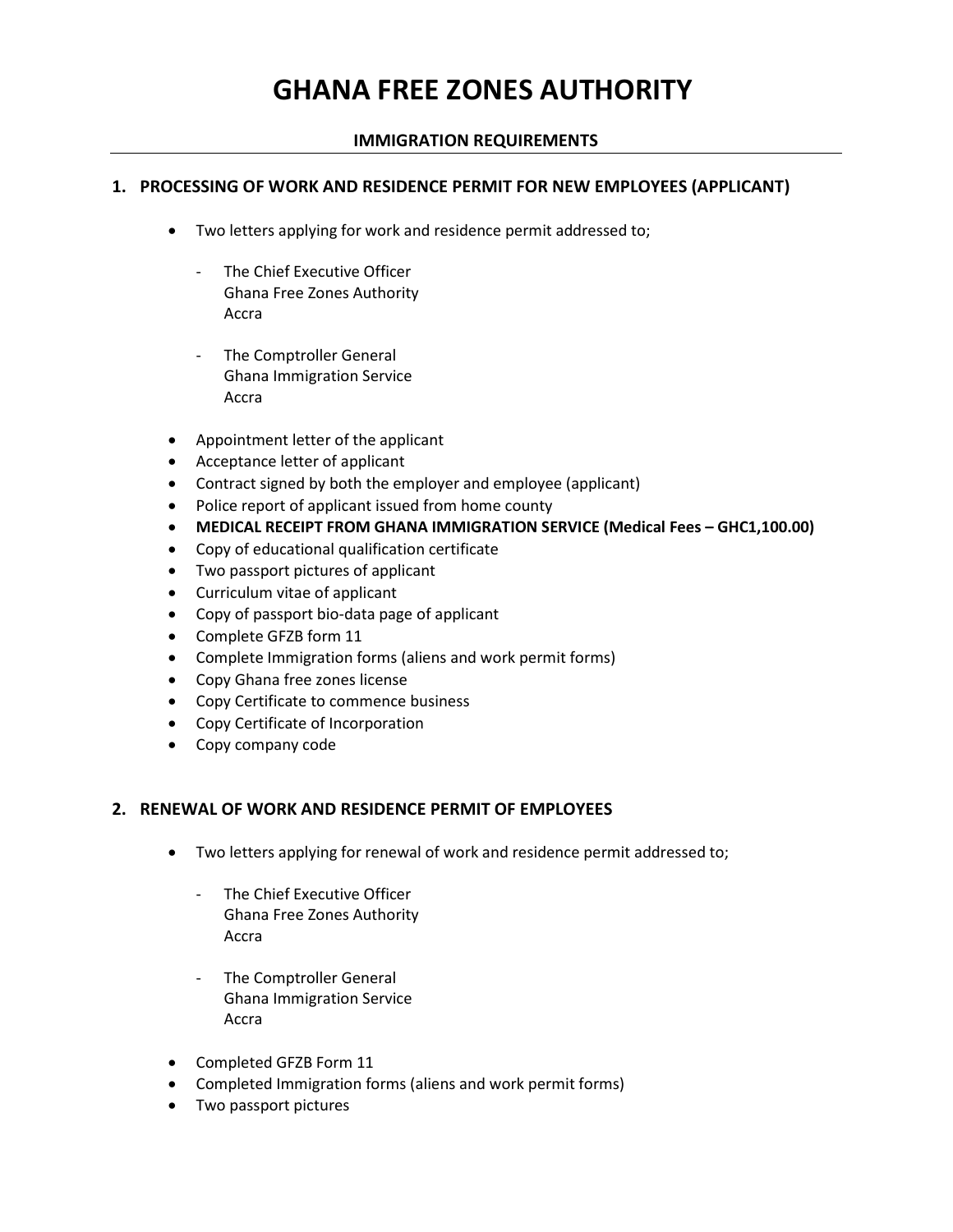- Copy of passport bio data page of applicant
- Copy of current permit in passport
- Copy of Non-Citizen ID

#### 3. RESIDENCE PERMIT FOR DEPENDANT (NEW AND RENEWAL)

- Two letters applying for renewal/ residence permit addressed to;
	- The Chief Executive Officer Ghana Free Zones Authority Accra
	- The Comptroller General Ghana Immigration Service Accra
- Complete GFZB Form 11
- Complete Immigration forms (African aliens/foreign national forms)
- Two passport pictures
- Copy of current permit of principal holder/bio data page of passport
- Copy of Non-Citizen ID of dependent (Six years & above)
- Copy of Marriage Certificate in cases where dependent is a spouse
- Copy of Birth Certificates in cases where dependent is a child
- Copy of dependents biodata page of passport
- Applicants passport

#### 4. ENTRY VISA APPLICATION

#### APPLICATION FEE: US\$200 OR ITS CEDI EQUIVALENT @GFZA RATE

- 1. Emergency Entry Visas should be submitted seven (7) days prior to the arrival of the applicant.
	- . Letters must be addressed to The Chief Executive Officer, Ghana Free Zones Authority and The Comptroller General, Ghana Immigration Service, Headquarters Accra. The visa application letters must indicate the following of the guests;
	- Date of arrival
	- Date of departure
	- Purpose of Visit (detailed)
	- Address of lodging
- 2. The following documents are to be attached
	- Copy of Free Zone License
	- Certificate of Incorporation